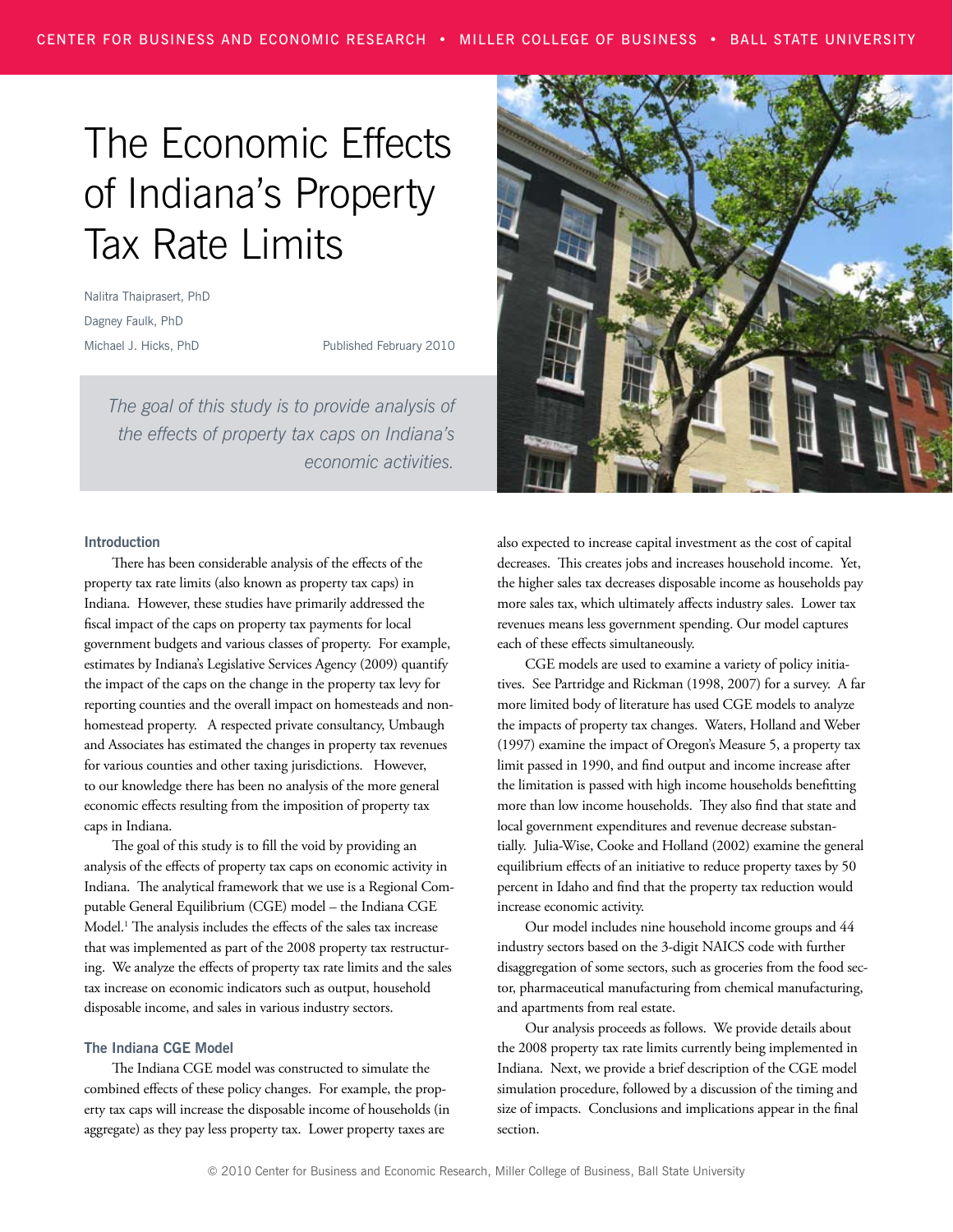

#### **Figure 1: Real Net Property Tax Levy (Indiana Local Governments, 1977-2007)**

#### **Figure 2: Per Capita Real Net Property Tax Levy (Indiana Local Governments, 1977-2007)**



Source: *Indiana Handbook of Taxes, Revenues and Appropriations*, various years. Adjusted for inflation (2007 purchasing power) using the CPI-U. The total net levy is aggregated from the net levy for each county. Net property tax levy is gross levy minus the property tax replacement credit.

#### **Property Tax Rate Limits in Indiana**

Property tax limits have a long history in the U.S. Still the predominant form of local government finance, most states have been chipping away at local government's ability to raise revenue through property taxes for most of the 20th century and into the 21st century. In March 2008, Indiana's Governor Mitch Daniels signed legislation to provide property tax relief and protect taxpayers from future increases in the property tax.<sup>2</sup> The 2008 restructuring is the latest in a long line of both legislated and court-ordered property tax changes implemented in the state. See Faulk (2008) for an overview. Property tax limits were first implemented in Indiana in the 1930s, with subsequent adjustments occurring in the 1970s and 1980s. See Bennett and Stullich (1992) chapters 1 and 3 for details. The result of this legislative action was a complex system of levy growth limits for most funds, rate limits for some funds, and a process to appeal the limitations. According to Anderson (2006, Table 1) Indiana is one of 43 states in the continental U.S. that imposed some form of property tax limit at that time. Indiana is also one of 26 states that does not have mandatory annual assessments.

A variety of factors contributed to widespread dissatisfaction with Indiana's property tax system in the early 2000s. These included a mass reassessment of property, which resulted in an increase in assessed value and variability in assessment practices that led to widely differing tax levies on similar properties. The period also saw the elimination of the inventory tax and the closing of several large manufacturing firms in the state, which shifted the tax burden to other taxpayers. See Bohannon, Faulk and Hicks (2010) for an analysis. The 2008 property tax reform imposed stringent limits on property tax rates and local spending in Indiana in addition to reforms of the assessment process.3 These caps have dramatically affected some local government budgets.

Partial implementation of property tax caps occurred in 2009 and will be fully implemented for taxes paid in 2010. The 2010 caps are rate limits that constrain property tax payments to a maximum of 1 percent of gross assessed value (AV) on homesteads,

#### **Table 1: Property Tax Estimates**

| Property Type                | Net Tax Before<br>(\$ Million) | Net Tax After<br>(\$ Million) | <b>Total Change</b><br>(\$ Million) | Total %<br>Change |  |  |
|------------------------------|--------------------------------|-------------------------------|-------------------------------------|-------------------|--|--|
| Homesteads                   | 2,702                          | 1,687                         | $-1.014$                            | $-37.5%$          |  |  |
| Non-homestead<br>residential | 875                            | 730                           | $-144$                              | $-16.5%$          |  |  |
| Apartments                   | 316                            | 260                           | $-55$                               | $-17.5%$          |  |  |
| Ag-business<br>real estate   | 402                            | 365                           | $-37$                               | $-9.3%$           |  |  |
| Other real estate            | 1,931                          | 1,864                         | $-67$                               | $-3.5%$           |  |  |
| Personal property            | 851                            | 802                           | $-49$                               | $-5.8%$           |  |  |
| Total                        | 7,080                          | 5,711                         | $-1,368$                            | $-19.3%$          |  |  |

Source: Legislative Services Agency, *Property Tax Impact Report*, March 2009, http://www.in.gov/legislative/pdf/PropertyTax\_Estimates\_By\_Property-Class\_CurrentLaw\_20090323.pdf

2 percent of AV on apartments, other residential, agricultural land, mobile home land and long-term care facilities, and 3 percent of AV on nonresidential (primarily business) real property and personal property. Indiana state government is assuming responsibility for the totality of school general funding and various county child welfare funds. This same legislation raised the sales tax rate by 1 percent (from 6% to 7%) to fund some of these changes.

#### **Background Information**

Figures 1 and 2 show the net property tax levy and the property tax levy per capita for local governments in Indiana from 1977 to 2007. The general trend is an increase in total and average property tax payments. Adjusted for inflation the net property tax levy increased from \$3.5 billion in 1977 to \$6.5 billion in 2007 (85%) and the levy per capita increased from \$655 to \$1,033 (57.8%). These calculations illustrate that after initial declines in the late 1970s, the inflation adjusted property tax levy increased substantially despite the variety of property tax limits in place.

#### **CGE Model Simulation Procedure**

To simulate the economic effects of the property tax caps, we apply the percentage change in property tax revenue from estimates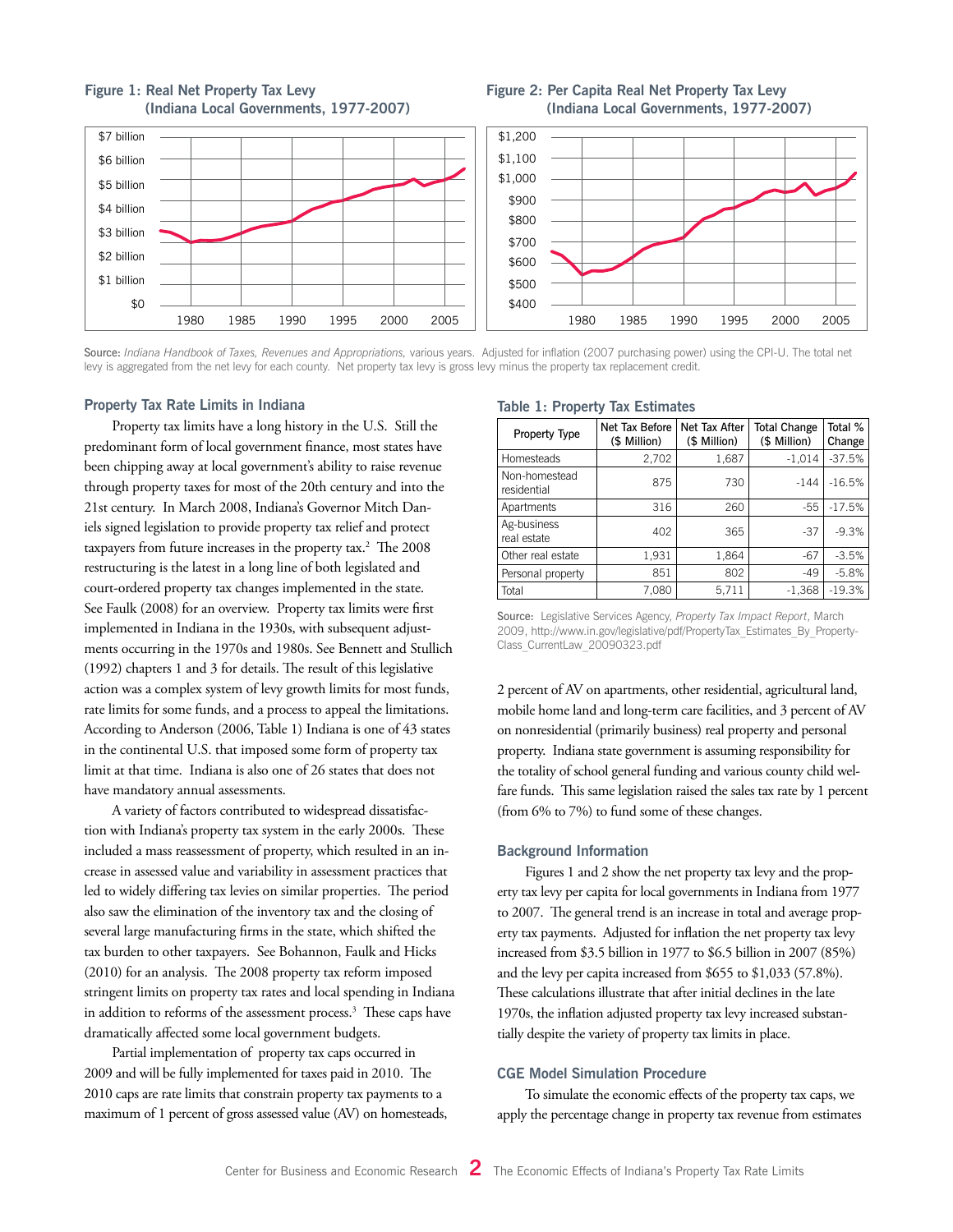by the Indiana Legislative Services Agency (LSA) in March 2009 to property tax parameters in the model. For example, to implement the 1 percent cap on homesteads, we reduce property tax rates on homesteads by 37.5 percent<sup>4</sup> (see Table 1). Modeling proceeds in this way because the assessed value of property is not available for each industry sector or household group in the model, so property tax rates and the corresponding caps cannot be determined directly in the model. Details of the simulation appear in Table 2.

Sales taxes are paid on final demand for goods by households (and some businesses). To incorporate this into our model we identify the sales tax base by dividing industries into sales-taxable and non-sales-taxable final demand sectors. See Table 3.

#### **The Timing and Size of Impacts**

With the general equilibrium approach, we analyze the economic response of markets and factors of production. We are also able to assess the effects over both the short and long run. This requires some explanation, since time here is not attached specifically to the passage of months. In these types of models, the short run is that period between the policy change and that time when economic agents have had an opportunity to adjust to the policy changes. The long run is then the period after which households, government, businesses and owners of capital have had an opportunity to adjust to the new policy. Though this adjustment begins almost immediately after the policy change, full adjustment would likely require more than three years.

This policy change offers insight into the difference between long and short-run policy impacts. In the short run, a cut to government spending reduces economic activity as governments hire fewer workers and spend less money on goods and services. However, the concomitant decline in tax collections, which boost incomes of households, are not experienced as quickly. Thus, the expected increase in consumer spending and decline in the cost of home ownership do not immediately affect the economy. Likewise, the decline in the cost of purchasing business facilities and equipment occurs only in the long run. However, this is not because business response is slow, but simply that the time requirements for business investment are longer than for household consumption decisions.

This legislation incorporated a phase-in period for the taxes. While this complicates the task of the economic modeler, it greatly lessens the short-run costs on the economy. This is an important part of this legislation. Most of the short-run loss in economic activity is caused by declining local government spending. The benefits of the long run are increased consumer incomes, a reduced cost of housing and a decrease in the cost of business plant and equipment, which boosts economic activity. The problem is that cuts in government spending occur quickly while new investment takes longer to materialize. Businesses make investment decisions with considerable lead, so the investment response will occur with the expectations of the lower tax rate. Because this legislation phases in the tax cut, it reduces the decline in economic activity by

#### **Table 2: Simulation Description**

|            | Description                                                                                                                                                                                                                                                                                                                                                                                                                                                                                                                                                            |
|------------|------------------------------------------------------------------------------------------------------------------------------------------------------------------------------------------------------------------------------------------------------------------------------------------------------------------------------------------------------------------------------------------------------------------------------------------------------------------------------------------------------------------------------------------------------------------------|
| Base run   | No property tax caps and the sales tax rate is 6 percent.                                                                                                                                                                                                                                                                                                                                                                                                                                                                                                              |
| Simulation | • Homeowner property tax is capped at 1 percent of assessed<br>value (the rate reduced by 37.5% from the base run)<br>Apartment property tax is capped at 2 percent of assessed<br>value (the rate reduced by 17.5% from the base run)<br>Agriculture land property tax is capped at 2 percent of<br>assessed value (the rate reduced by 9.3% from the base<br>run)<br>Business property tax is capped at 3 percent of assessed<br>value (the rate reduced by 3.5% from the base run)<br>Increase sales tax on all taxable commodities by 1 percent<br>(from 6% to 7%) |

| Table 3: Taxable and Non-Taxable Sectors for Sales Tax |  |
|--------------------------------------------------------|--|
|--------------------------------------------------------|--|

| Sales-Taxable Sectors (27)                                                                                                                                                                                                                                                                                                                                                                                                                                                                                                                                                                                                                                           | Non-Sales-Taxable Sectors (17)                                                                                                                                                                                                                                                                                                                                              |
|----------------------------------------------------------------------------------------------------------------------------------------------------------------------------------------------------------------------------------------------------------------------------------------------------------------------------------------------------------------------------------------------------------------------------------------------------------------------------------------------------------------------------------------------------------------------------------------------------------------------------------------------------------------------|-----------------------------------------------------------------------------------------------------------------------------------------------------------------------------------------------------------------------------------------------------------------------------------------------------------------------------------------------------------------------------|
| Crops<br>٠<br>Animal production<br>$\bullet$<br>Miscellaneous agriculture<br>٠<br>Mining<br>٠<br>Utility<br>$\bullet$<br>Other food production<br>٠<br>Textile and leather<br>٠<br>Wood<br>Paper<br>٠<br>Printing<br>٠<br>Petroleum and coal<br>Chemical<br>٠<br>Plastics and rubber<br>$\bullet$<br>Nonmetallic mineral<br>٠<br>Primary metal<br>٠<br><b>Fabricated metal</b><br>٠<br>Machinery<br>٠<br>Computer and electronics<br>٠<br>Electrical appliance<br>٠<br>Transportation equipments<br>٠<br><b>Furniture</b><br>$\bullet$<br>Miscellaneous manufacturing<br>٠<br>Retail trade<br>٠<br>Information<br>Hotel<br>Restaurant<br>٠<br>Other services taxable | Construction<br>٠<br>Grocery<br>٠<br>Pharmacy<br>Wholesale trade<br>Transportation<br>Miscellaneous nontaxable<br>manufacturing<br>Finance<br>Apartment<br>٠<br>Real estate<br>$\bullet$<br>Management<br>Professional<br>٠<br>Education<br>٠<br>Administration<br>Health<br>٠<br>Art and entertainment<br>٠<br>Other services nontaxable<br>Government and special sectors |

spreading the effects over a longer period. While it is common for legislation to enjoy a phase-in period, it is not the universal experience. In this case, the adjustment period will have moderated considerably the aggregate effects of lower government spending.

From a modeling standpoint, we employ the generally accepted theory used in CGE modeling which suggests a fixed capital supply while labor is variable in the short run. In the long run, both capital and labor demand and supply are allowed to be variable. Wage rates and rental rates are variable in the short run, but are likely to remain fixed in the long run because factor costs should come back to the original equilibrium level in the long run after experiencing a period of adjustment (Löfgren, et. al. 2002). Savings and investment are fixed in the short run, as businesses need considerable lead time for their investment decisions to materialize into new facilities and equipment. For the long run, we allow investment to be driven by savings so more investment is allowed as firms have had time to adjust their investment plan.

Because the state of Indiana cannot effectively run a budget deficit, our analysis always imposes a balanced budget. Both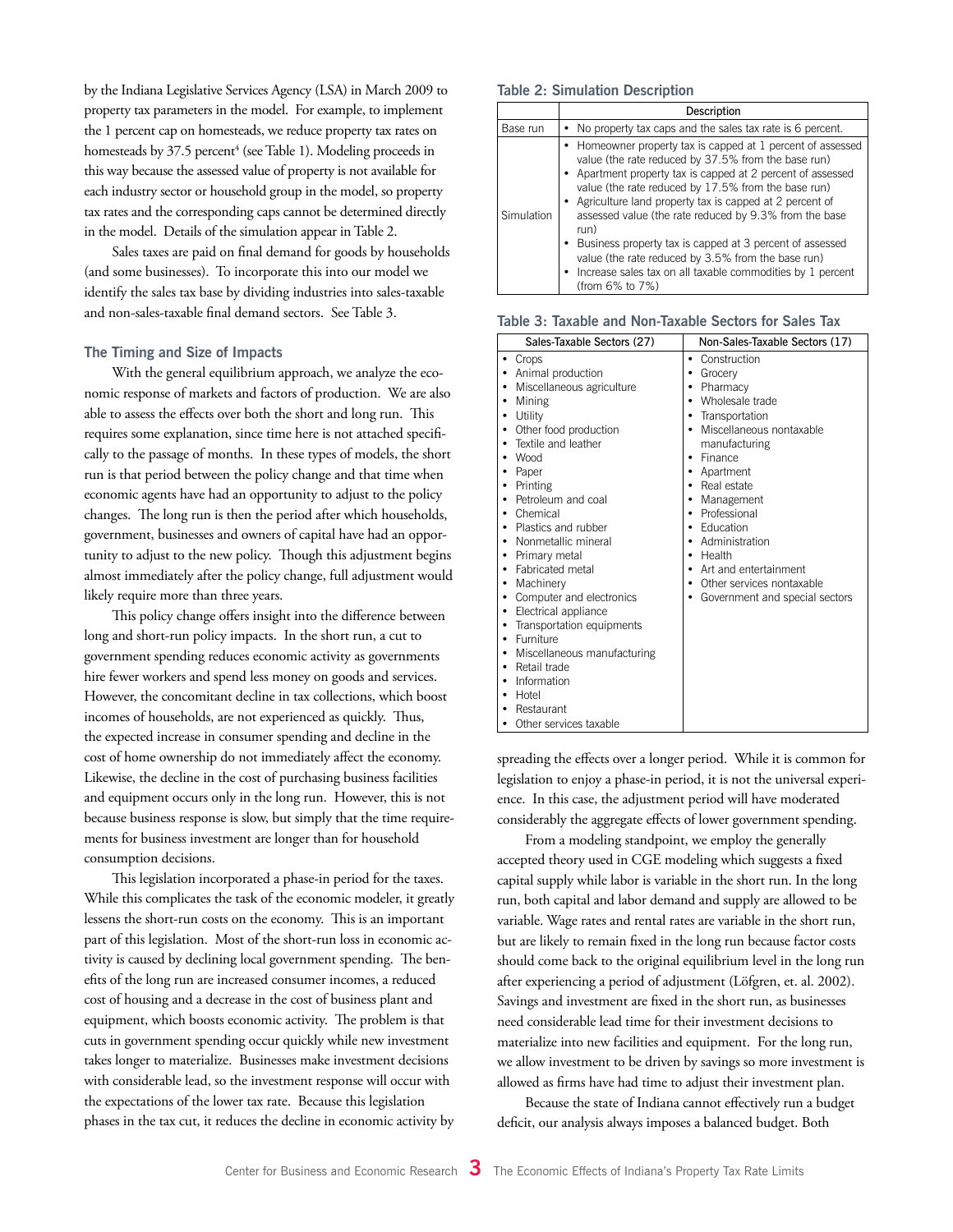government revenue and expenditures decline in the short run as imposing property tax caps will substantially reduce revenue for some local governments. Although some of the revenue previously funded with property tax is replaced with the imposed higher sales tax, it is not enough to cover all previous expenditures. Some of the expenditures that were previously funded with the property tax were transferred to the state general fund with the new legislation. For the long-run analysis, we permit government revenue and expenditures to balance as the economy adjusts to the new tax rates. Through computable general equilibrium simulations, we are able to provide some insight into how this change in the state and local fiscal environment affects households, industry sectors, and the overall level of economic activity. We discuss the effects of imposing property tax caps and a higher sales tax below.

#### *Aggregate Effects*

One of the advantages of a general equilibrium model is that it captures the changes in economic activity resulting from a policy change – in this case the property tax caps and higher sales tax rate. Employment may shift among industry sectors, wage and rental rates may adjust, demand for output may change, etc. As a result, income taxes and indirect business taxes are affected even though the policy change does not directly change these taxes. Changes in capital and labor supply and demand resulting from the policy change do impact these taxes. In the short run, there are small decreases in state and local income tax revenue and revenue from indirect business taxes in addition to a small decrease in federal income tax revenue. In the long run, these revenues increase as much as 2.5 percent (results not shown).

Table 4 illustrates the aggregate economic effects of the property tax caps. In the short run, the property tax caps and the increase in the sales tax have a relatively small but negative effect on Gross Regional Product (GRP), the dollar value of all goods and services produced in Indiana. GRP decreases by \$296 million (0.12%). However, the long-run results show that the caps have a positive effect on Indiana's economy. GRP increases by 2.6 percent for several reasons. First, there is an increase in demand for goods and services as households have more income. Likewise, investment increases as firms pay lower property taxes. Aggregate production output (sales) decreases in the short run (-0.13%) but increases in the long run (2.75%).

Returns to capital and labor decline in the short run (-0.007% for capital and -0.02% for labor), but increase in the long run (2.64% for capital and 2.76% for labor) as businesses need more of these factors for the production. These factor returns are either return on investment to owners of capital or total compensation for workers. Employment increases by only 418 persons in the short run, but increases as much as 97,000 persons or 2.67 percent in the long run.

There is also growth in net household income for all household groups in both short-run and long-run scenarios due to the property tax caps. Net household income is higher in the long run because households earn more income from the increase in total compensation.

#### **Table 4: Overall Economic Effects (Long and Short Run\*)**

| Variable             | Base Run  | Short-Run<br>Change | Long-Run<br>Change |
|----------------------|-----------|---------------------|--------------------|
| Gross regional       | 238,282   | $-296$              | 6,191              |
| product (\$ million) |           | $-0.12%$            | 2.6%               |
| Value of output      | 529,453   | $-665.57$           | 14.568             |
| (sales) (\$ million) |           | $-0.13%$            | 2.75%              |
| Return to capital    | 85,289    | $-5.8$              | 2.251              |
| (\$ millions)        |           | $-0.007%$           | 2.64%              |
| Return to labor      | 139,131   | $-29.9$             | 3,843              |
| (\$ millions)        |           | $-0.02%$            | 2.76%              |
| Employment           | 3,647,000 | 400                 | 97.000             |
| (persons)            |           | 0.01%               | 2.67%              |
| Net household        | 179,207   | 174.5               | 3,994.4            |
| income (\$ million)  |           | 0.10%               | 2.01%              |

\* Detailed tables showing the long-run and short-run effects by household group and industry sector and additional variables discussed above are available from the authors.

#### *Effect on Sales and Property Taxes Paid by Households*

With the property tax caps, property tax payments decrease for each income group.<sup>5</sup> Table 5 shows the average effects for the short run and long run, assuming that the numbers of households and owner-occupied households are constant over the long-run period. Higher income households have the largest average increase in sales tax payments (Table 5), and largest average decrease in property tax payments. This is not unexpected because consumption, sales tax, house values, and property tax payments are likely to increase with income. As a percentage of labor income the average change in sales and property taxes paid by households is smallest for high income households (results not shown) indicating that these changes add progressivity to the state's tax system.

The increase in sales tax paid results from three factors. First, the higher sales tax rate and second, lower property taxes allow households to have more disposable income to spend, some of which will be spent on sales taxable items. Finally, the new tax regime (lower property taxes and higher sales tax) will increase economic activity, part of which are sales taxable items. These factors ultimately increase demand for labor. The increased income created by new employment will be spent, in part, on sales taxable items. The simulation results in Table 5 show that average sales and property taxes paid increase more in the long run. Long-run property tax collections are higher because the home ownership rate grows, increasing the property tax base.

#### *Effects on Household Income*

In both the short and long run, we expect the property tax caps to have a positive effect on household income. The effect of the caps stems from two sources. First, the caps lower property tax payments for some households thereby increasing disposable income. The caps do not lower property tax payment for all households because the property tax payments of some households are below the cap. Second, the property tax caps cause changes in economic activity that affects employment, sales and income, which ultimately lead to higher incomes for some households.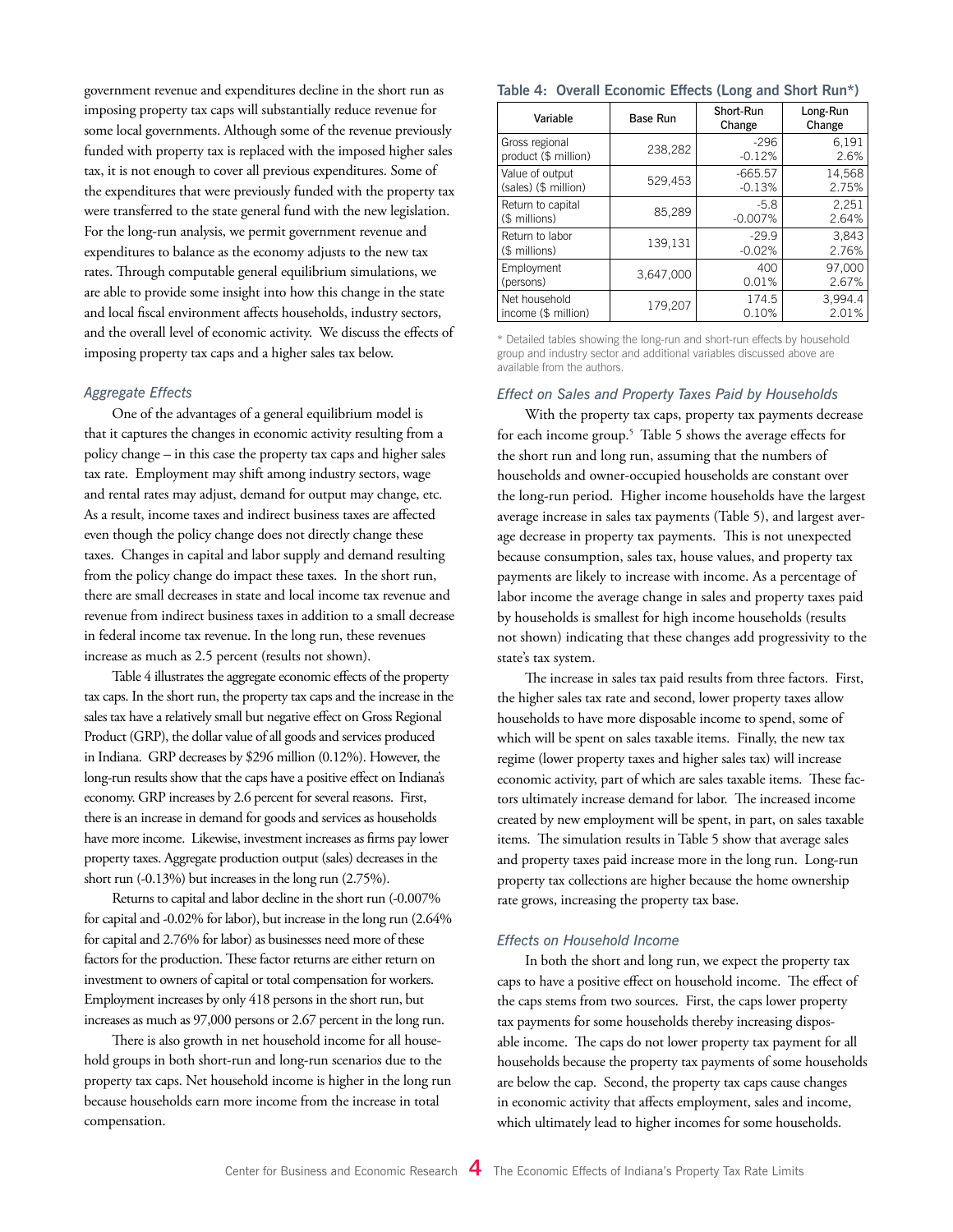Table 6 shows the effect of the caps on household income groups. In the short-run, net household income decreases for lower income households and increases for other income groups. Among the lower income groups (income less than \$35,000), there is a decrease in net income in the short run because the decrease in property tax is not enough to replace the increase in sales tax along with the changes in all other taxes, savings, and transfers. Home ownership rates are likely to be lower and house values are likely to be lower for those households that do own property, causing property tax savings to be lower overall for these groups. In the long run, because the economy performs better than in the short run, net household income is higher in all household groups due to the increase in returns to labor. Higher income households benefit more in terms of the magnitude of the increase in net household income. As a percentage of labor income the benefit is roughly proportional (ranging from 2.5% to just over 3%) indicating that in the long run the increase in household income resulting from the caps is approximately equal across income groups when measured as a percent of labor income.

#### *Effect on Household Welfare*

Equivalent variation (EV) is a measure of the welfare effects (or benefits) of a policy change. It is widely used in economic evaluation of policy and can be interpreted as the payment a household would require to return to the original tax regime – no property tax caps and no sales tax increase. A positive EV indicates households would have to be paid to return to the original regime because they were better off under the new regime. A negative EV indicates that households would be willing to pay to return to original tax regime (are worse off under the new regime).

With property tax caps and a higher sales tax, households with incomes less than \$35,000 are worse off under the new regime in the short run and would be willing to return to the original property tax regime (Table 7). This results from a large portion of these households not benefitting directly from the property tax caps because they don't own property while paying higher sales tax. Households with income above \$35,000 are better off with the property tax caps and a higher sales tax.<sup>6</sup> The majority of households in these income groups own property, and these households experience substantial deductions in average property tax payments. In the long run, all household groups are better off under the new tax regime due to the higher net household income.

#### *Effect on Business Property Tax Payments*

In the short run, all industry sectors experience a decrease in business property tax payments (Table 8). The industries that benefit the most in terms of the actual dollar decrease in property taxes are retail, wholesale, and real estate, and utility. Industries such as those related to agriculture and rental properties (apartments) benefit the most in percentage terms with declines of more than 12 percent and 20 percent respectively. Most other sectors experience

#### **Table 5: Average Additional Household Sales Tax and Property Tax Paid by Each Household Group**

| Household Income<br>Group    | Average Change<br>in Sales Taxes per<br>Household* (\$) |          | Average Change in Property<br>Tax Paid per Owner-<br>Occupied Household** (\$) |          |  |  |
|------------------------------|---------------------------------------------------------|----------|--------------------------------------------------------------------------------|----------|--|--|
|                              | Short run                                               | Long run | Short run                                                                      | Long run |  |  |
| Income less than<br>\$10,000 | 142                                                     | 143      | $-347$                                                                         | $-344$   |  |  |
| \$10,000 to \$14,999         | 164                                                     | 166      | $-312$                                                                         | $-307$   |  |  |
| \$15,000 to 24,999           | 168                                                     | 171      | $-288$                                                                         | $-281$   |  |  |
| \$25,000 to \$34,999         | 219                                                     | 223      | $-322$                                                                         | $-313$   |  |  |
| \$35,000 to \$49,999         | 313                                                     | 319      | $-499$                                                                         | $-484$   |  |  |
| \$50,000 to \$74,999         | 327                                                     | 335      | $-561$                                                                         | $-539$   |  |  |
| \$75,000 to \$99,999         | 352                                                     | 360      | $-650$                                                                         | $-627$   |  |  |
| \$100,000 to \$149,999       | 367                                                     | 375      | $-670$                                                                         | $-644$   |  |  |
| \$150,000 or more            | 432                                                     | 442      | $-792$                                                                         | $-761$   |  |  |
| Total or average             | 279                                                     | 284      | $-517$                                                                         | $-499$   |  |  |

\*\* Additional sales tax is paid by all households in each income group, not only owner-occupied households.

\*\* Estimated number of owner-occupied households from 2000 Census Public Use Microdata Sample

**Table 6: Effect on the Distribution of Household Income**

| Household Income<br>Group    | Income* (\$ per Household) | Avg. Change in Net HH | Avg Change in Net<br>HH Income (% of<br>Labor Income) |
|------------------------------|----------------------------|-----------------------|-------------------------------------------------------|
|                              | Short run                  | Long run              | Long run                                              |
| Income less than<br>\$10,000 | $-11.7$                    | 151                   | 3.1%                                                  |
| \$10,000 to \$14,999         | $-8.3$                     | 414                   | 3.2%                                                  |
| \$15,000 to 24,999           | $-5.0$                     | 676                   | 3.2%                                                  |
| \$25,000 to \$34,999         | $-34.4$                    | 914                   | 2.8%                                                  |
| \$35,000 to \$49.999         | 48.7                       | 1,455                 | 3.2%                                                  |
| \$50,000 to \$74.999         | 110.0                      | 2,000                 | 2.9%                                                  |
| \$75,000 to \$99.999         | 193.6                      | 2,205                 | 3.0%                                                  |
| \$100,000 to \$149,999       | 195.8                      | 2,439                 | 2.8%                                                  |
| \$150,000 or more            | 171.6                      | 2,899                 | 2.5%                                                  |
| Average                      | 71.7                       | 1.476                 | 2.9%                                                  |

\* Gross household income less household income taxes, household property taxes, sales taxes, all other taxes, savings, inter-household transfers and overseas transfers.

#### **Table 7: Equivalent Variation Under Each Simulation (\$ per Household\*)**

|                           | Simulation |          |  |  |  |
|---------------------------|------------|----------|--|--|--|
| Household Income Group    | Short run  | Long run |  |  |  |
| Income less than \$10,000 | $-12.4$    | 151      |  |  |  |
| \$10,000 to \$14,999      | $-9.2$     | 414      |  |  |  |
| \$15,000 to 24,999        | $-5.8$     | 676      |  |  |  |
| \$25,000 to \$34,999      | $-35.4$    | 913      |  |  |  |
| \$35,000 to \$49,999      | 47.2       | 1,454    |  |  |  |
| \$50,000 to \$74,999      | 108.3      | 1,999    |  |  |  |
| \$75,000 to \$99,999      | 191.7      | 2,204    |  |  |  |
| \$100,000 to \$149,999    | 193.7      | 2,438    |  |  |  |
| \$150,000 or more         | 169.2      | 2,897    |  |  |  |
| Average                   | 70.2       | 1.475    |  |  |  |

\* This is the average EV for all households in each income group, not only owner-occupied households.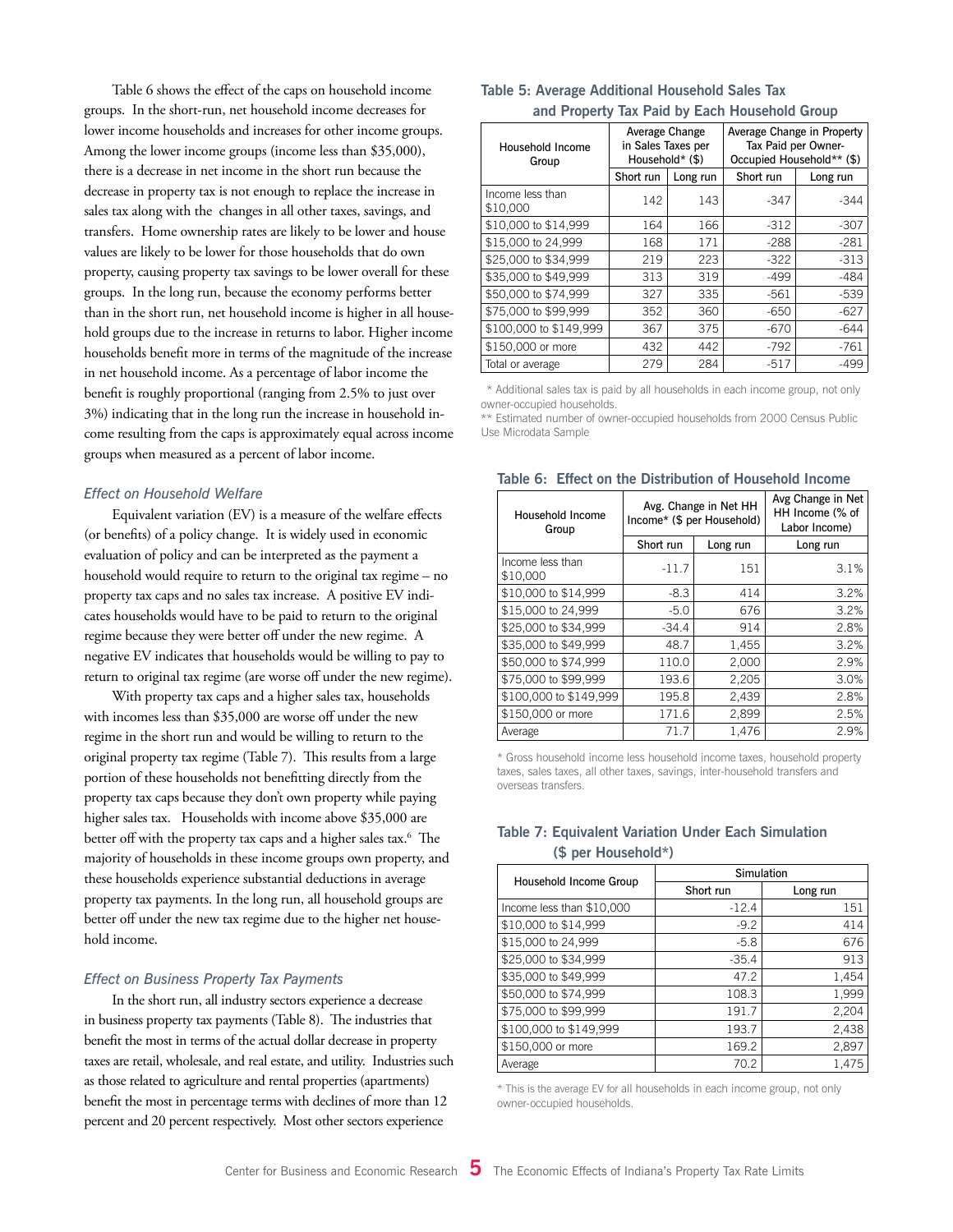|  |  | Table 8: Total Business Property Tax Paid by Sector |  |  |  |  |  |
|--|--|-----------------------------------------------------|--|--|--|--|--|
|--|--|-----------------------------------------------------|--|--|--|--|--|

|                        | <b>Base Run</b>                                                           | Simulation              |                        |                                      | Simulation<br><b>Base Run</b>                                             |                         |                        |
|------------------------|---------------------------------------------------------------------------|-------------------------|------------------------|--------------------------------------|---------------------------------------------------------------------------|-------------------------|------------------------|
| Industry               | <b>Total business</b><br>property tax<br>paid by sectors<br>(\$ millions) | Short run<br>(% change) | Long run<br>(% change) | Industry                             | <b>Total business</b><br>property tax<br>paid by sectors<br>(\$ millions) | Short run<br>(% change) | Long run<br>(% change) |
| Crops                  | 29.63                                                                     | $-12.64$                | $-10.67$               | Transportation equipment             | 96.76                                                                     | $-3.73$                 | 0.00                   |
| Animal                 | 12.27                                                                     | $-12.39$                | $-10.68$               | Furniture                            | 8.56                                                                      | $-3.68$                 | 0.62                   |
| Misc agriculture       | 2.44                                                                      | $-12.73$                | $-9.56$                | Misc nontaxable<br>manufacturing †   | 9.34                                                                      | $-3.42$                 | 0.56                   |
| Mining ‡               | 78.01                                                                     | $-3.83$                 | $-1.03$                | Misc manufacturing                   | 4.44                                                                      | $-3.89$                 | $-1.51$                |
| Utility ‡              | 344.77                                                                    | $-3.92$                 | $-1.57$                | Wholesale trade † ‡                  | 1,278.39                                                                  | $-3.49$                 | $-0.57$                |
| Construction †         | 61.54                                                                     | $-3.77$                 | 0.61                   | Retail trade ‡                       | 1,358.19                                                                  | $-3.95$                 | $-1.82$                |
| Grocery †              | 32.31                                                                     | $-3.33$                 | $-1.53$                | Transportation +                     | 134.61                                                                    | $-3.56$                 | $-0.77$                |
| Other food             | 16.52                                                                     | $-3.81$                 | $-1.96$                | Information ‡                        | 171.46                                                                    | $-3.85$                 | $-1.54$                |
| Textile & leather      | 2.53                                                                      | $-3.93$                 | $-1.67$                | Finance † ‡                          | 242.43                                                                    | $-3.32$                 | $-1.06$                |
| Wood                   | 7.25                                                                      | $-3.68$                 | 0.55                   | Apartment † ‡                        | 195.37                                                                    | $-20.30$                | $-18.38$               |
| Paper                  | 16.28                                                                     | $-4.01$                 | $-1.22$                | Real estate † ‡                      | 502.39                                                                    | $-3.39$                 | $-1.07$                |
| Printing               | 8.01                                                                      | $-3.83$                 | $-1.65$                | Professional +                       | 63.36                                                                     | $-3.58$                 | $-0.85$                |
| Petroleum & coal       | 20.98                                                                     | $-3.85$                 | $-1.29$                | Management +                         | 19.40                                                                     | $-3.61$                 | $-0.79$                |
| Chemical               | 21.98                                                                     | $-3.70$                 | $-0.81$                | Administration +                     | 65.20                                                                     | $-3.57$                 | $-1.21$                |
| Pharmaceutical +       | 52.35                                                                     | $-3.27$                 | $-1.58$                | Education +                          | 8.39                                                                      | $-2.90$                 | 0.06                   |
| Plastics & rubber      | 34.46                                                                     | $-3.66$                 | $-0.60$                | Health †                             | 89.06                                                                     | $-2.99$                 | $-0.93$                |
| Nonmetallic mineral    | 15.05                                                                     | $-3.74$                 | $-0.07$                | Art & entertainment † ‡              | 130.12                                                                    | $-3.18$                 | $-1.03$                |
| Primary metal          | 108.48                                                                    | $-3.73$                 | 0.20                   | Hotel ‡                              | 49.34                                                                     | $-3.89$                 | $-1.14$                |
| Fabricated metal       | 29.66                                                                     | $-3.71$                 | $-0.08$                | Restaurant ‡                         | 199.91                                                                    | $-3.95$                 | $-1.89$                |
| Machinery              | 27.65                                                                     | $-3.62$                 | 0.96                   | Other services taxable               | 13.61                                                                     | $-4.01$                 | $-1.49$                |
| Computer & electronics | 12.65                                                                     | $-3.72$                 | $-0.47$                | Other services nontaxable<br>$+$ $+$ | 198.75                                                                    | $-3.34$                 | $-1.09$                |
| Electrical appliance   | 12.25                                                                     | $-3.77$                 | $-0.24$                | Total                                | 5,786.14                                                                  | $-4.28$                 | $-1.77$                |

† Non sales taxable sectors ‡ Sectors which pay high property taxes in the base run (more than 1% of its total output) Note: See Appendix for industry definitions.

decreases in the range of 3 to 4 percent. In the long run, there are some sectors (construction and related sectors, and education) that turn out paying more business property tax. This is consistent with the effect of an improvement in economic conditions.

#### **Conclusions, Limitations, and Implications**

In 2010, property tax rate limits (caps) will be fully implemented in Indiana. These limits constrain property tax payments to a maximum of 1 percent of gross assessed value (AV) on homesteads, 2 percent of AV on apartments, other residential, agricultural land, mobile home land and long-term care facilities, and 3 percent of AV on nonresidential (primarily business) real property and personal property. As part of this restructuring, the state is funding the school general fund and county child welfare fund by increasing the sales tax rate from six to seven percent. The purpose of this analysis is to provide estimates of the economic effects of the property tax caps and increased sales tax on households and industries.

While this study offers a useful tool and substantial detail in its simulation results, there are weaknesses, and we should be clear about what the model does not do. This analysis offers no insight into whether the state constitution should be amended to include property tax caps. In addition, the model isolates the effects of the property tax caps and sales tax rate increase but does not include the impact of changing economic conditions like the recent recession. Also, the timing of impacts is not precise. As with any CGE, the adjustment speed is unknown. In a policy setting the speed of adjustment is critical for states wrestling with revenue changes resulting from changes to property and sales taxes. The results of this model show estimates of the magnitude of the impact from implementing property tax caps along with a higher sales tax. The simulation results presented here were constructed under both a short to intermediate time frame and the long run. As such the timing of these effects may be distributed over 1-2 years for short run and 3-5 years for long run.

In the short run, we find a relatively small impact on aggregate economic measures. This is the case even though our model does not effectively capture the phase-in period, which lessens the negative impact of the reduction in local government expenditures. Even these small values overstate the impacts (both positive and negative) because we do not model the phase-in of the caps, but treat the entire change as a single discrete event. The effects of the property tax caps and the increase in sales tax are relatively small although individual households may experience large effects.7 The value of output produced in the state (Gross Regional Product) decreases by -0.12 percent or about \$296 million over the short-run. In the long run, the effects are strongly positive, with these changes to tax legislation causing GRP to increase by \$6.2 billion or 2.6 percent.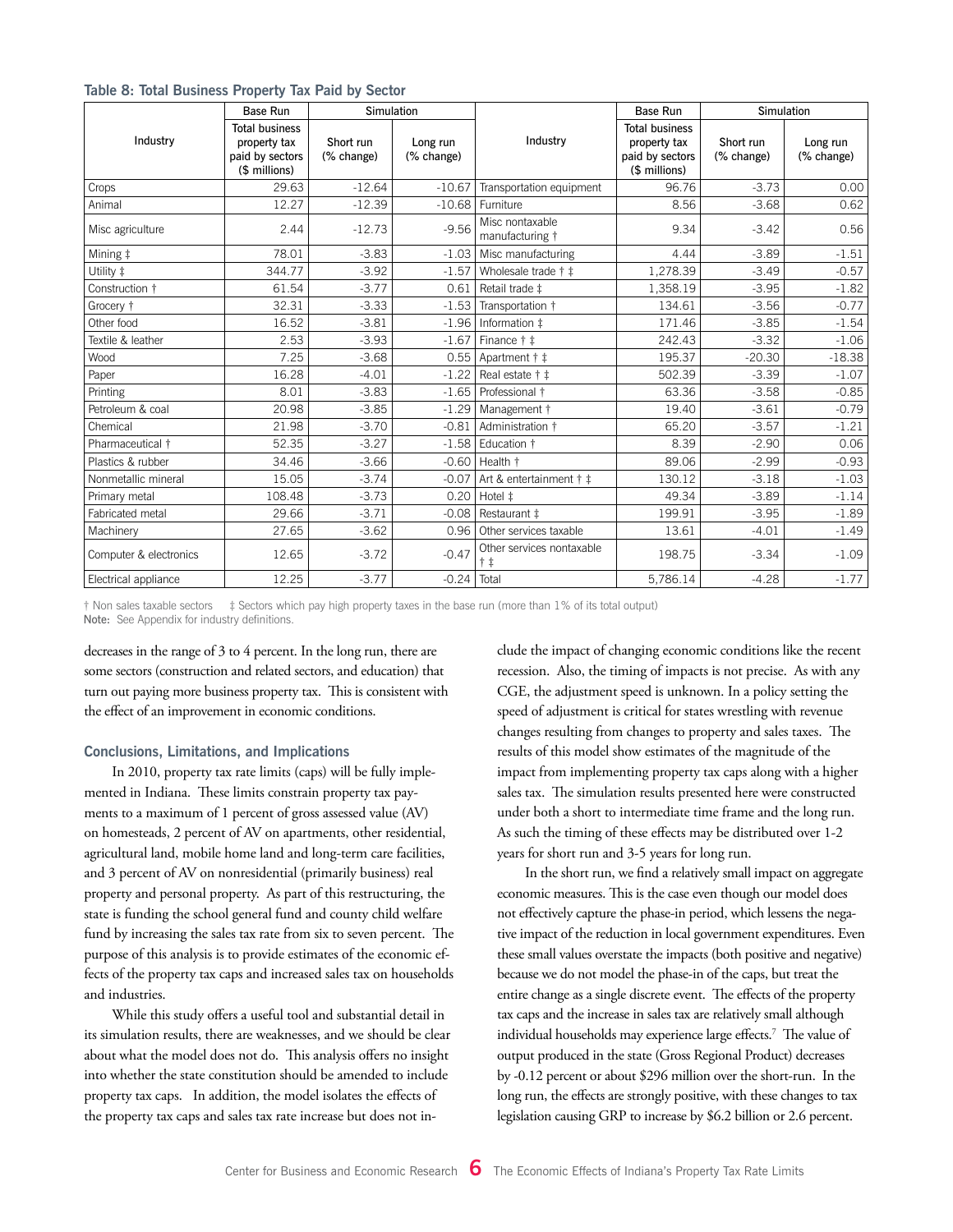As expected, the property tax caps have a small but positive effect on household income in the short run and a positive effect in the long run. Overall household income increases 0.10 percent (more than \$174 million) in the short run and 2.39 percent (more than \$3.9 billion) in the long run with higher income households benefiting more than lower income households in terms of the dollar amount of the increase, but household groups experience approximately equal gains as a percentage of labor income. Similarly, property tax payments decrease for each household group with the average decrease being higher for higher income households, but lower income households benefitting more as a percentage of labor income. The average additional sales tax paid increases with income, but decreases as a proportion of labor income. Not shown in our model is the expected increase in population and home ownership rate associated with increased incomes and economic activity in the long run. As a result, the long-run estimates are upper bounds.

State and local government revenue decreases by \$496 million (0.8 percent) in the short run when the caps are imposed and the state sales tax is increased by 1 percent. Businesses experience a relatively large decrease in property tax payments (4.3%, \$248 million in the short run; 1.77%, \$103 million in the long run), with some construction and related sectors paying more business property taxes in the long run due to the business expansion.

While in the short run the property tax caps and a higher sales tax do lead to a small increase in the level of employment in the state (400 jobs), there are substantial shifts in labor among industries that ultimately affects labor returns. Employment increases in some sectors that initially had higher property taxes (wholesale, finance, apartments, real estate).8 There are also large decreases in employment in other sectors (public administration, restaurants, construction, retail, transportation equipment, fabricated metals and professional services). The adverse effect on retail and restaurants results in part from the sales tax increase. In the long run, as businesses respond to the increase in investment, the state can realize a growth in employment of 97,000 workers.

There are also shifts in capital use in the short run with increases to industries that initially had high property taxes (apartments, real estate, wholesale and finance) and decreases in capital use in the government sector. The net result is no growth in capital returns over the short run. Over the long run, both capital use and returns to capital increase by \$2.25 billion. This is the genesis of much of the increased investment and GRP in this study.

The majority of states have implemented some form of property tax limit, yet little analysis has examined the economic effects of these limits. We examine the economic impact of property tax rate limits in Indiana. Results of the CGE analysis show that the property tax caps even with the sales tax increase are expected to have a positive effect on the Indiana economy in the long run increasing employment, income and investment.

#### **Notes**

- 1. Thank you to Pongsun Bunditsakulchai for valuable comments and suggestions on the CGE model.
- 2. The statute is HEA 1001 (P.L. 146-2008).
- 3. There are no limits on the growth in assessed value (AV), so the property tax levy can increase due to growth in AV.
- 4. The IMPLAN data used to estimate the CGE model does not include assessed property value. We use household property tax paid divided by total household expenditures (by groups) and business property tax paid divided by total output (by sectors) as a proxy for the property tax rate.
- 5. The Consumer Expenditure Survey (CES) from the Bureau of Economic Analysis determines the groupings.
- 6. Our model treats EV as a combination of taxes, income and the receipt of public services. As with most CGE Models, our model does not capture the distinction between local and state public services. In Indiana, state government provides virtually all services targeting lower income households. As a consequence, our model overstates the loss of services to low income households because the tax cuts resulting from the tax caps falls exclusively on local government. For that reason, the impact of EV we report in this section overstates the actual effect on lower income households.
- 7. The CGE model captures the aggregate and average effects on household income groups not individual households.
- 8. Detailed tables with these results are not shown.

#### **References**

- Anderson, N. 2006. Property Tax Limitations: An Interpretive Review. *National Tax Journal.* 59(3) 685-694.
- Bennett, D.J. and S.E. Stullich. 1992. *Financing Local Government in Indiana.* Fort Wayne, IN: Lincoln Printing Corporation.
- Bohanon, C., D. Faulk, and M. Hicks. Forthcoming. Property Tax Restructuring in Indiana The Role of Tax Rate Variability. 2008 Proceedings of the Annual Conference on Taxation. National Tax Association.
- Faulk, Dagney. 2008. A chronology of Indiana property-tax laws. *Indiana Policy Review*19(1): 3-7.
- Indiana Legislative Services Agency. 2009. 2009 Statewide Property Tax Report for 68 Counties Reporting as of September 2009. October. http://www.in.gov/legislative/publications/2009\_statewide\_report\_68\_Counties.pdf
	- \_\_\_\_. 2009. Property Tax Impact Report. March. http://www. in.gov/legislative/pdf/PropertyTax\_Estimates\_By\_Property-Class\_CurrentLaw\_20090323.pdf
- Julia-Wise, R., S.C. Cooke, and D. Holland. 2002. A Computable General Equilibrium Analysis of a Property Tax Limitation Initiative in Idaho. *Land Economics* 78(2): 207-227.
- Löfgren, H. et al. 2002. *A Standard Computable General Equilibrium in GAMS.* Washington DC: International Food Policy Research Institute.

Partridge, M.D. and D.S. Rickman. 2007. CGE Modeling for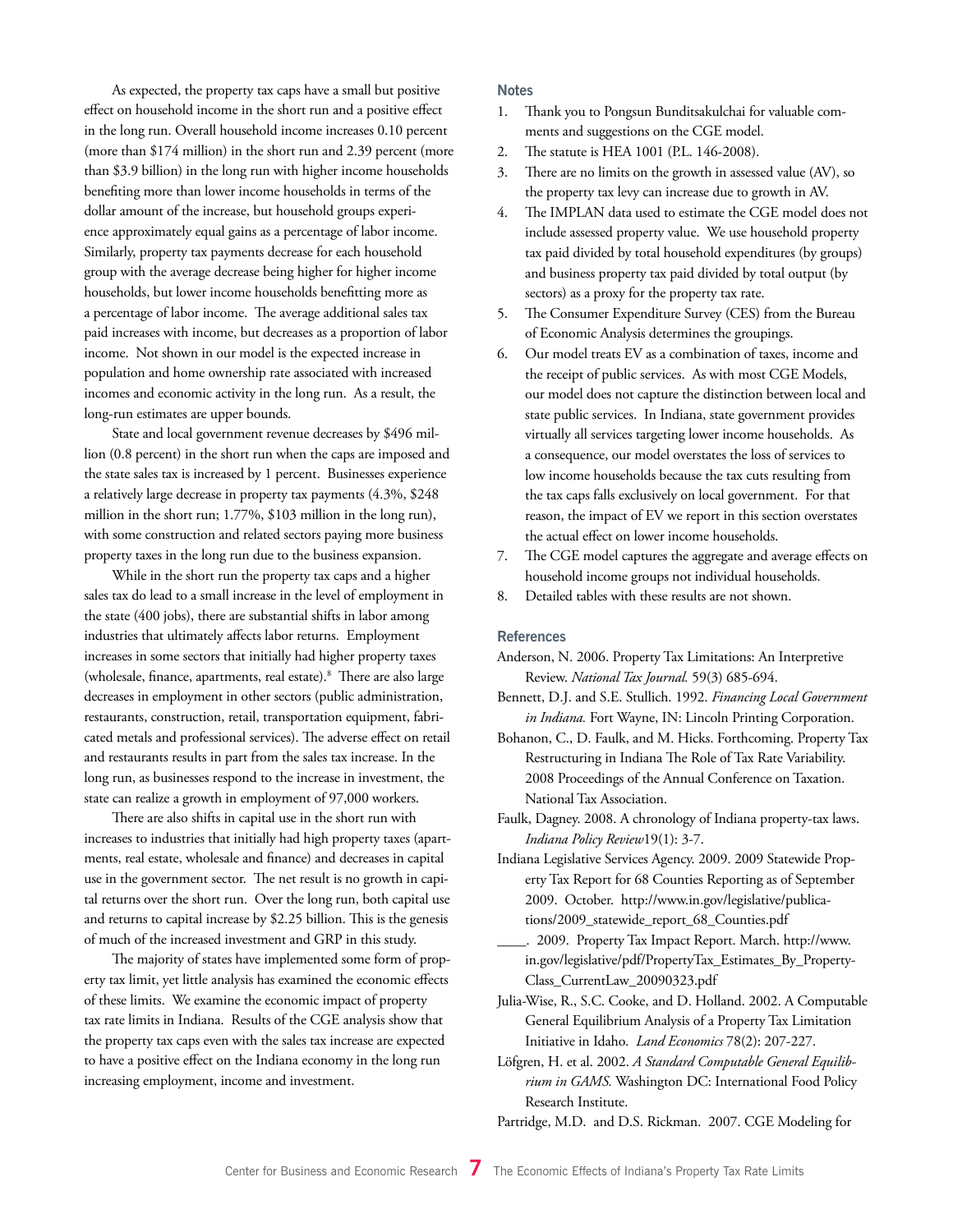Regional Economic Analysis. Working Paper.

- \_\_\_\_. 1998. Regional Computable General Equilibrium Modeling: A Survey and Critical Appraisal. *International Regional Science Review* 21(3): 205-248.
- Waters, Edward C., David W. Holland, and Bruce A. Weber. 1997. Economic Impacts of a Property Tax Limitation: A Computable General Equilibrium Analysis of Oregon's Measure 5. *Land Economics* 73(1): 72-89.

## Appendix

**Table 1: List of Sectors**

|    | Sector                             | Details                                                                    |
|----|------------------------------------|----------------------------------------------------------------------------|
| 1  | Crops                              | Crop production                                                            |
| 2  | Animal                             | Animal production                                                          |
| 3  | Misc agriculture                   | Logging, forestry, fishing, hunting, trapping,<br>and agricultural support |
| 4  | Mining ‡                           | Mining and quarrying                                                       |
| 5  | Utility ‡                          | Utilities                                                                  |
| 6  | Construction †                     | Construction                                                               |
| 7  | Grocery †                          | Groceries                                                                  |
| 8  | Other food                         | Other processed food                                                       |
| 9  | Textile & leather                  | Textile and leather product manufacturing                                  |
| 10 | Wood                               | Wood product manufacturing                                                 |
| 11 | Paper                              | Paper manufacturing                                                        |
| 12 | Printing                           | Printing and related support activities                                    |
| 13 | Petroleum & coal                   | Petroleum and coal product manufacturing                                   |
| 14 | Chemical                           | Chemical manufacturing                                                     |
| 15 | Pharmaceutical †                   | Pharmaceutical and medical manufacturing                                   |
| 16 | Plastics & rubber                  | Plastics and rubber product manufacturing                                  |
| 17 | Nonmetallic mineral                | Nonmetallic mineral product manufacturing                                  |
| 18 | Primary metal                      | Primary metal manufacturing                                                |
| 19 | Fabricated metal                   | Fabricated metal product manufacturing                                     |
| 20 | Machinery                          | Machinery manufacturing                                                    |
| 21 | Computer &<br>electronics          | Computer electronic electrical equipment<br>manufacturing                  |
| 22 | Electrical appliance               | Electrical equipment appliance and<br>component manufacturing              |
| 23 | Transportation<br>equipment        | Transportation equipment manufacturing                                     |
| 24 | Furniture                          | Furniture and related product manufacturing                                |
| 25 | Misc nontaxable<br>manufacturing † | Miscellaneous manufacturing (non sales<br>taxable)                         |
| 26 | Misc manufacturing                 | Miscellaneous manufacturing (sales taxable)                                |
| 27 | Wholesale trade † ‡                | Wholesale trade                                                            |
| 28 | Retail trade ‡                     | Retail trade                                                               |
| 29 | Transportation †                   | Transportation and warehousing                                             |
| 30 | Information ‡                      | Information                                                                |
| 31 | Finance † ‡                        | Finance and insurance                                                      |
| 32 | Apartment † ‡                      | Apartment                                                                  |
| 33 | Real estate † ‡                    | Real estate                                                                |
| 34 | Professional +                     | Professional scientific technical services                                 |
| 35 | Management †                       | Management of companies and enterprises                                    |
| 36 | Administration †                   | Administrative and support, and waste<br>management and remediation        |
| 37 | Education †                        | <b>Educational services</b>                                                |
| 38 | Health t                           | Health care and social assistance                                          |
| 39 | Art & entertainment<br>† ‡         | Art, entertainment, and recreation                                         |
| 40 | Hotel ‡                            | Hotel and accommodation                                                    |
| 41 | Restaurant ‡                       | Restaurants                                                                |
| 42 | Other services taxable             | Other services sales taxable                                               |
| 43 | Other services<br>nontaxable † ‡   | Other services non sales taxable                                           |
| 44 | Government & special<br>sectors †  | Public administration and special sectors                                  |

† Non sales taxable sectors

‡ Sectors which pay high property taxes in the base run (more than 1% of its total value of output)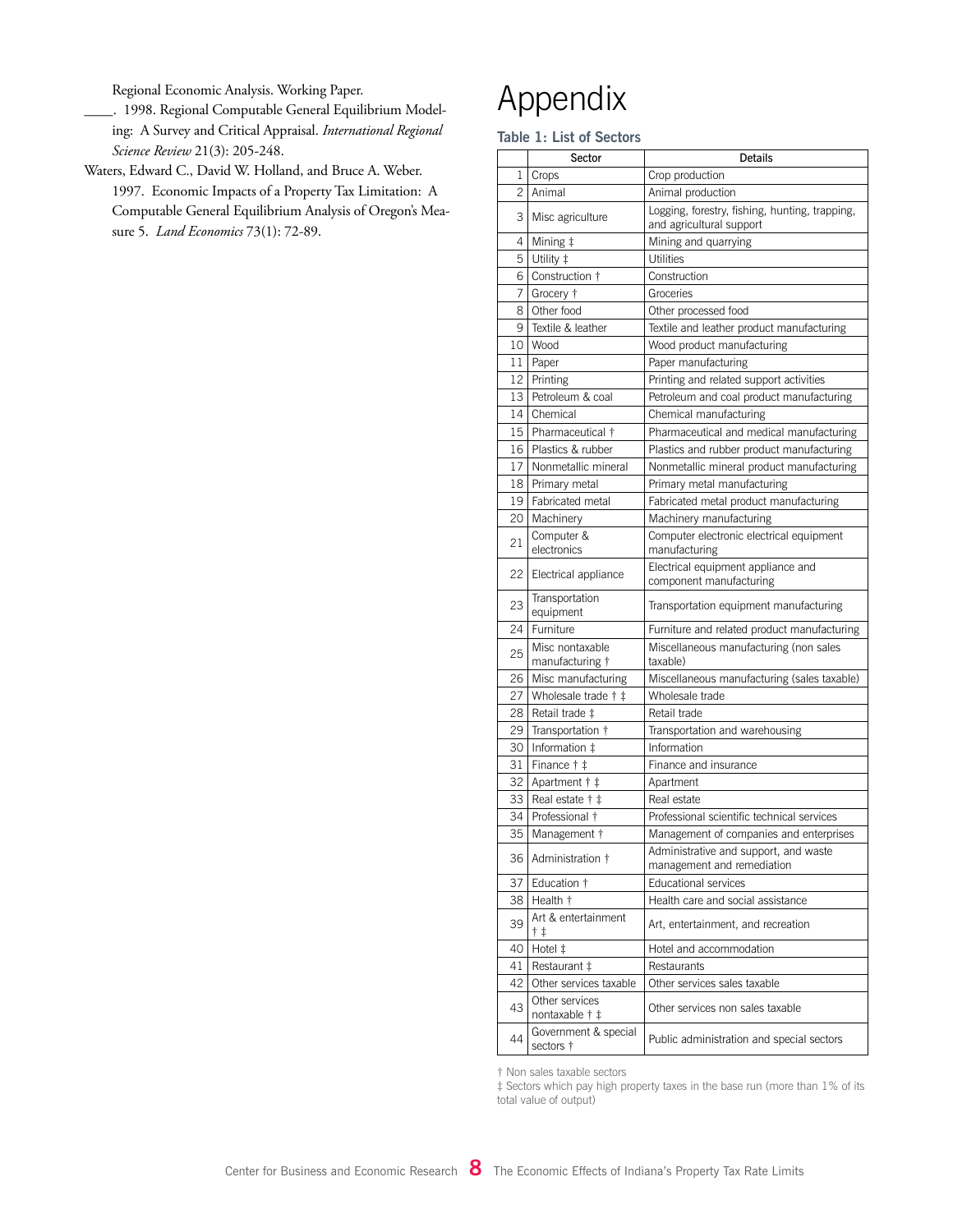### About the Center

The Center for Business and Economic Research is an economic policy and forecasting research center housed within the Miller College of Business at Ball State University. The Center publishes the *American Journal of Business*—a peerreviewed scholarly journal—and the *Indiana Business Bulletin*—a Web site with weekly commentary, analysis and data on economic, business and demographic trends in Indiana. Research in the Center encompasses health care, public finance, regional economics, transportation and energy sector studies. In addition to research, the Center hosts four Forecasting Roundtables in Muncie and provides economic forecasts throughout the state of Indiana.

#### **Services**

#### *Research*

The CBER research team can contract with you to perform customized studies. Research in the Center focuses on a broad range of topics, from health care, public finance, to regional economics, transportation, and energy sector studies.

#### *Data and Analysis*

We offer easy to use, up-to-date data, accessible online 24 hoursa-day, seven days-a-week. Our clear, comprehensive and timely analysis makes local, state and national public policy issues accessible to the public at **www.bsu.edu/cber**.

#### *Forecasting*

We hold quarterly economic forecasting events in Muncie and throughout the state. In addition to local, state and national economic forecasts, we also produce an annual labor market forecast for the state and Regions 5 and 6, and a series of industry-specific forecasts.

#### *Surveys*

The CBER staff can assist in the development, distribution and analysis of electronic, on-site or telephone surveys.

#### **Award-Winning Publications**

The CBER publications staff has been nationally recognized for excellence in graphic design by the Association for Business and Economic Research. The Center also publishes the national journal *American Journal of Business*.

Find our most recent research online at **www.bsu.edu/cber**, under Current Studies and Publications.

#### **Recent Titles**

- *• Trends in Employment and Earnings: Delaware County, Indiana*
- *• Cluster Analysis of Key Sectors: Boone County and Surrounding Areas*
- *• Some Preliminary Evaluation of the Cash for Clunkers Program*
- *• The 2009 Holiday Retail Sales Forecast*

#### **People**

Director





Dagney Faulk, PhD Director of Research



Nalitra Thaiprasert, PhD Srikant Devaraj Research Associate



Graham Watson Web Development Specialist

#### Graduate Assistants

Jessica Tennant Publications/Web Coordinator

Research Economist

Joshua Doane, Alexander Falevich, Desiree Howell, Hikoyat Salimova, and Mert Uygar



Judy Lane Associate Director



Lisa Goodpaster Secretary



Victoria Meldrum Project Assistant



Whitinger Business Building, room 149 2000 W. University Ave. Muncie, IN 47306-0360

Hours: (M-F) 8 a.m.-5 p.m. • E-mail: cber@bsu.edu Phone: 765-285-5926 • Fax: 765-285-8024





Center for Business and Economic Research **9** The Economic Effects of Indiana's Property Tax Rate Limits